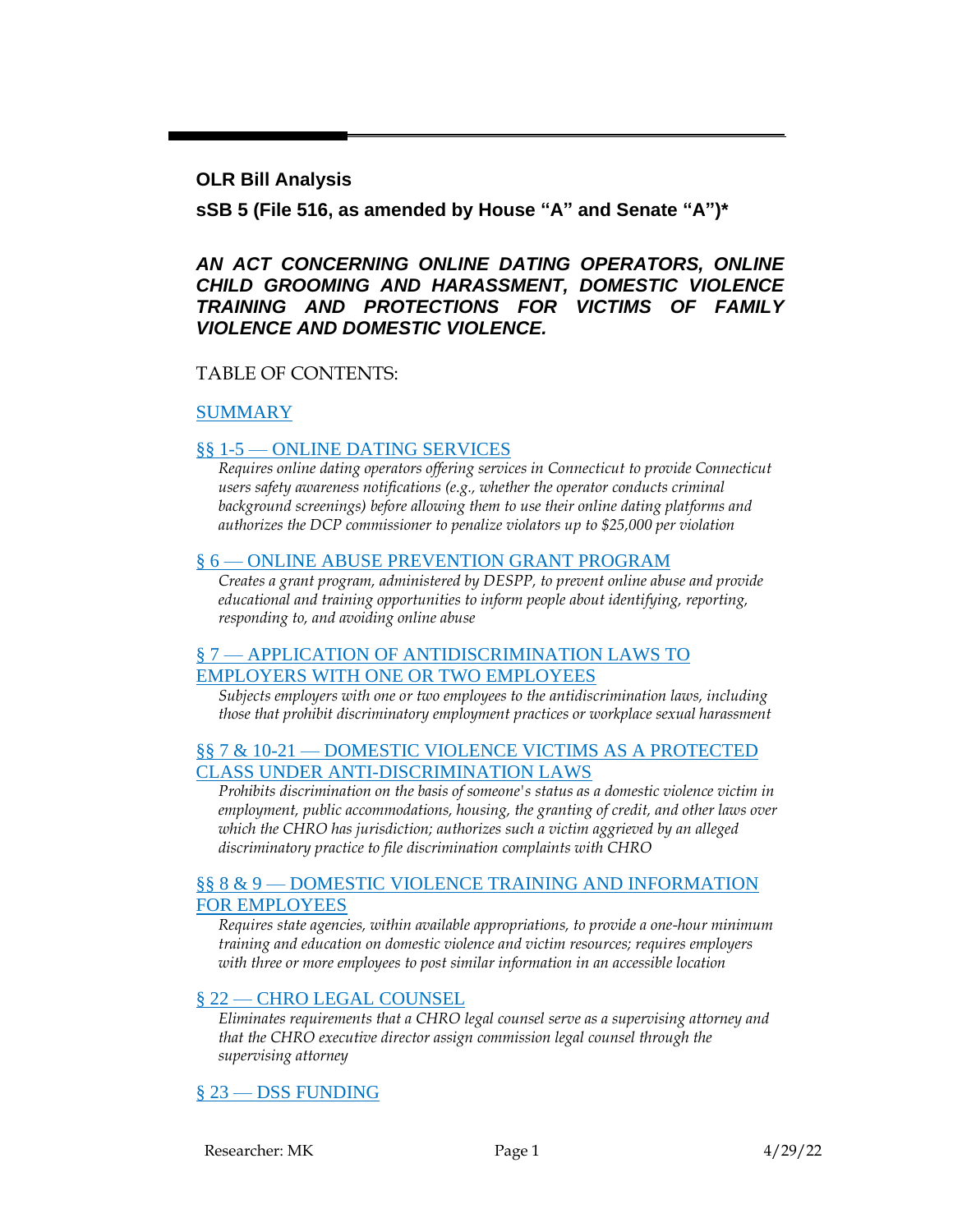*Requires DSS to make \$1.44 million available to domestic violence child and family advocates at domestic violence agencies for trauma-informed services*

## <span id="page-1-0"></span>**SUMMARY**

This bill addresses several different subjects, including online dating, domestic violence training, employment discrimination and workplace sexual harassment, and anti-discrimination protections for domestic violence victims.

Among other things, the bill does the following:

- 1. requires online dating operators offering services in Connecticut to provide Connecticut users with safety awareness notifications before allowing them to use their online dating platforms (§§ 1- 5);
- 2. sets up a grant program administered by the Department of Emergency Services and Public Protection (DESPP) to provide education and training on online abuse (§ 6);
- 3. extends anti-discrimination statutes to cover (a) people working for an employer with one or two employees and (b) elected and appointed officials for a governmental body (§ 7);
- 4. prohibits discriminatory practices based on someone's status as a domestic violence victim (§§ 7 & 10-21);
- 5. requires state agencies to provide domestic violence training and certain employers to post related information (§§ 8 & 9);
- 6. eliminates requirements concerning a Commission on Human Rights and Opportunities (CHRO) supervising attorney (§ 22); and
- 7. requires the Department of Social Services (DSS) to make \$1.44 million available for advocates at domestic violence agencies to provide trauma-informed services (§ 23).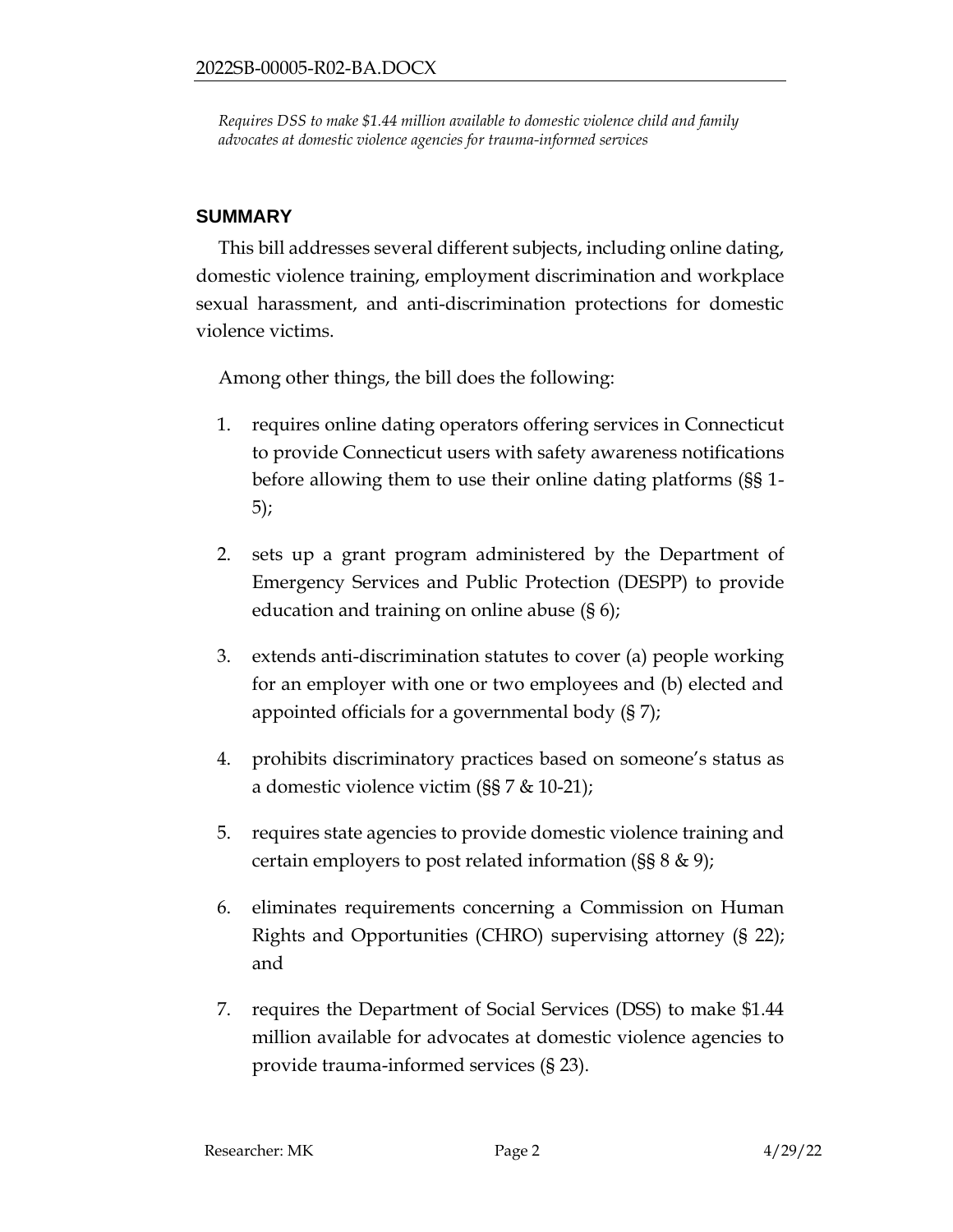\*Senate Amendment " $A$ " strikes the underlying bill and replaces it with similar provisions. In doing so, it makes changes to the underlying bill, such as (1) requiring online dating operators to provide Connecticut users with safety awareness notifications instead of conducting user verifications, (2) applying the underlying bill's antidiscrimination protections to victims of domestic violence rather than family violence, and (3) extending antidiscrimination protections to elected and appointed officials. It adds the provisions on CHRO's supervising attorney. It also removes provisions on (1) impermissible settlement terms and certain defenses against an employment discrimination claim, (2) affirmative actions in public contracts, and (3) campus mental health coalitions.

\*House Amendment "A" eliminates provisions from the underlying bill that would have (1) created a working group to make recommendations on criminalizing "child grooming" (e.g., inducing a child for sexual exploitation); (2) broadened the definition of workplace sexual harassment; and (3) prohibited someone from asserting, as a defense to an employment discrimination complaint, that the conduct was not severe or pervasive.

EFFECTIVE DATE: October 1, 2022, except that the (1) DESPP grant program (§ 6) and DSS funding (§ 23) provisions are effective July 1, 2022; and (2) domestic violence training (§ 8) and CHRO supervising attorney changes (§ 22) are effective upon passage.

# <span id="page-2-0"></span>**§§ 1-5 — ONLINE DATING SERVICES**

*Requires online dating operators offering services in Connecticut to provide Connecticut users safety awareness notifications (e.g., whether the operator conducts criminal background screenings) before allowing them to use their online dating platforms and authorizes the DCP commissioner to penalize violators up to \$25,000 per violation*

# *Affected Online Dating Operators and Users (§ 1)*

The bill imposes its notification requirements on "online dating operators," defined as anyone who operates a software application (e.g., presumably, an online dating platform) designed to facilitate online dating. An "online dating platform" is a digital service designed to allow users to interact through the internet to initiate relationships with other individuals for the purpose of romance, sex, or marriage (i.e.,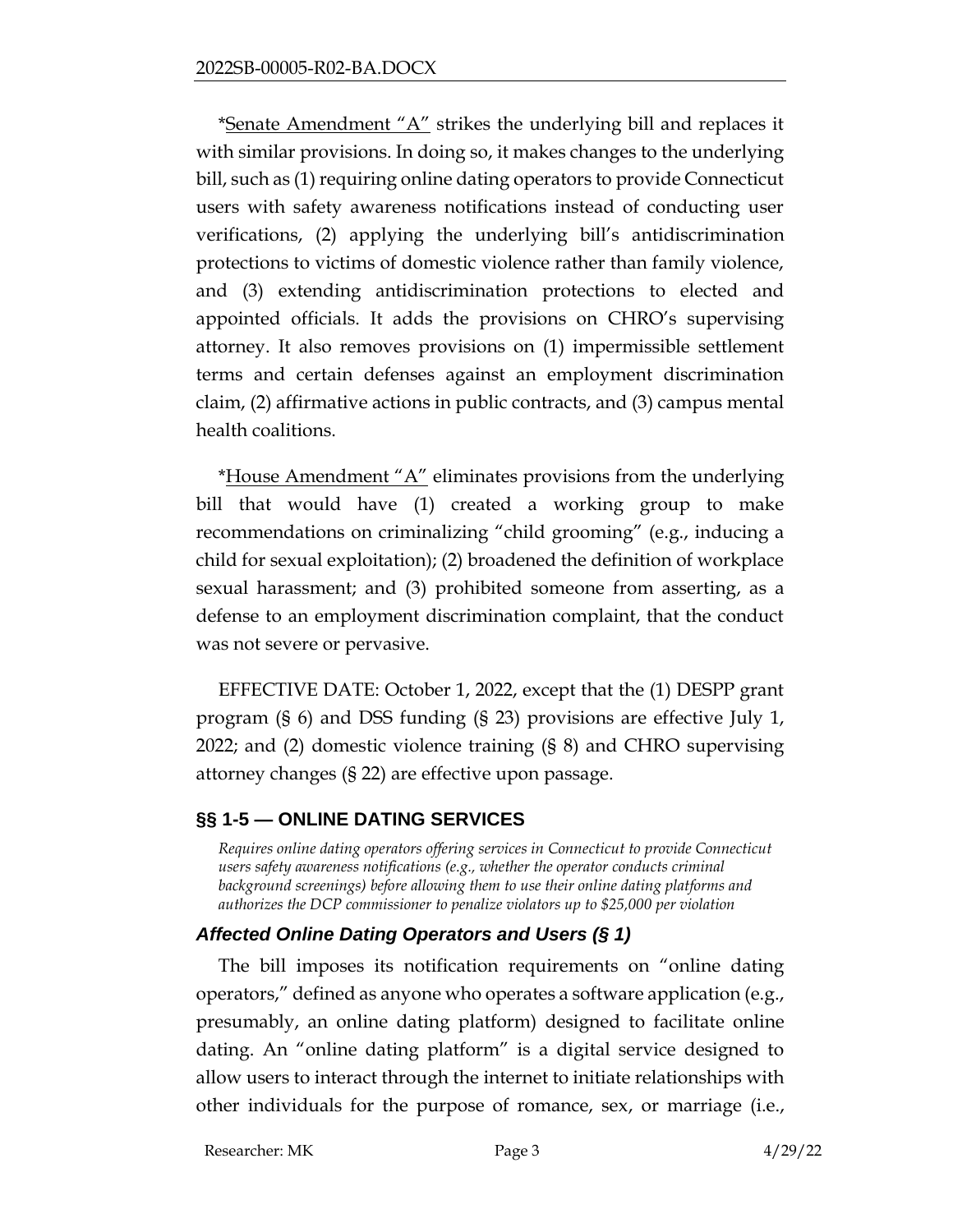"online dating").

Under the bill, a "Connecticut user" is a user (i.e., someone who uses an online dating operator's service) who (1) provides a Connecticut home address or zip code when registering with an online dating operator or (2) is known or determined by an online dating operator, or its online dating platform, to be in Connecticut at the time of registration.

# *Criminal Background Screening Notification (§§ 1 & 2)*

The bill establishes criminal background screening notifications that online dating operators must provide their Connecticut users. The notifications differ depending on whether the operator conducts such a screening.

Under the bill, a "criminal background screening" is a name search for an individual's history of criminal convictions that is conducted by searching (1) an available and regularly updated government public record database that in the aggregate provides national coverage for searching an individual's history of criminal convictions or (2) a regularly updated database maintained by a private vendor that provides national coverage for searching an individual's history of criminal convictions and sexual offender registries. A "criminal conviction" is a conviction for a state or federal crime.

**Screening Not Conducted.** If an online dating operator does not conduct a criminal background screening on each user, then the operator must, before permitting a Connecticut user to communicate through its online dating platform with another user, provide the Connecticut user with a clear and conspicuous notification that the online dating operator does not conduct a criminal background screening on each user.

**Screening Conducted.** If an online dating operator offers services to Connecticut residents and conducts a criminal background screening on each user, then the operator must, before allowing a Connecticut user to communicate through its platform with another user, provide the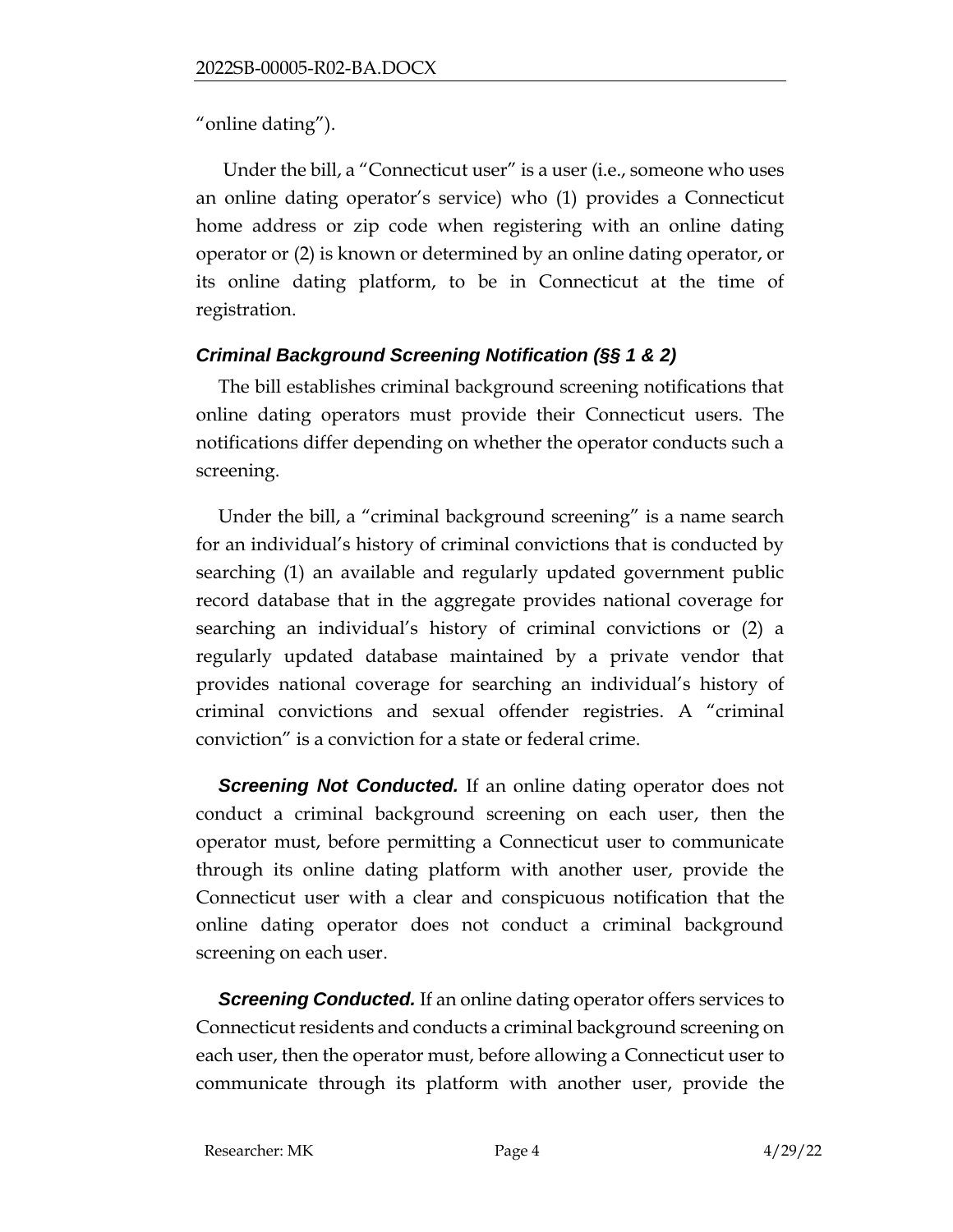Connecticut user a clear and conspicuous notification indicating that the operator conducts a criminal background screening on each user. The notification must include a statement of whether the platform excludes an individual who is identified as having a criminal conviction and a statement that a criminal background screening may (1) be inaccurate or incomplete, (2) give a user a false sense of security, and (3) be circumvented by an individual who has a criminal history. The bill also requires this notification be included on the operator's online dating platform.

### *Safety Awareness Notification (§ 3)*

The bill requires online dating operators that offer services to Connecticut residents to provide a safety awareness notification clearly and conspicuously on its online dating platform to all Connecticut users.

The notification must include a list of safety measures reasonably designed to increase awareness of safer online dating practices. It must also include the following statements in substantially similar form:

- 1. "Use caution when communicating with a stranger who wants to meet you."
- 2. "You should not include your last name, electronic mail address, home address, phone number or any other identifying information in your online dating profile or electronic mail messages or communications until you feel comfortable with the other user. Stop communicating with anyone who pressures you for personal or financial information or attempts in any way to coerce you into revealing such information."
- 3. "If you choose to have a face-to-face meeting with another user who you met on the online dating platform, tell a family member or friend where you will be meeting and when you will return. You should not agree to be picked up at your home. Always provide your own transportation to and from your date and meet in a public place with many people around."
- 4. "Anyone who is able to commit identity theft can also falsify a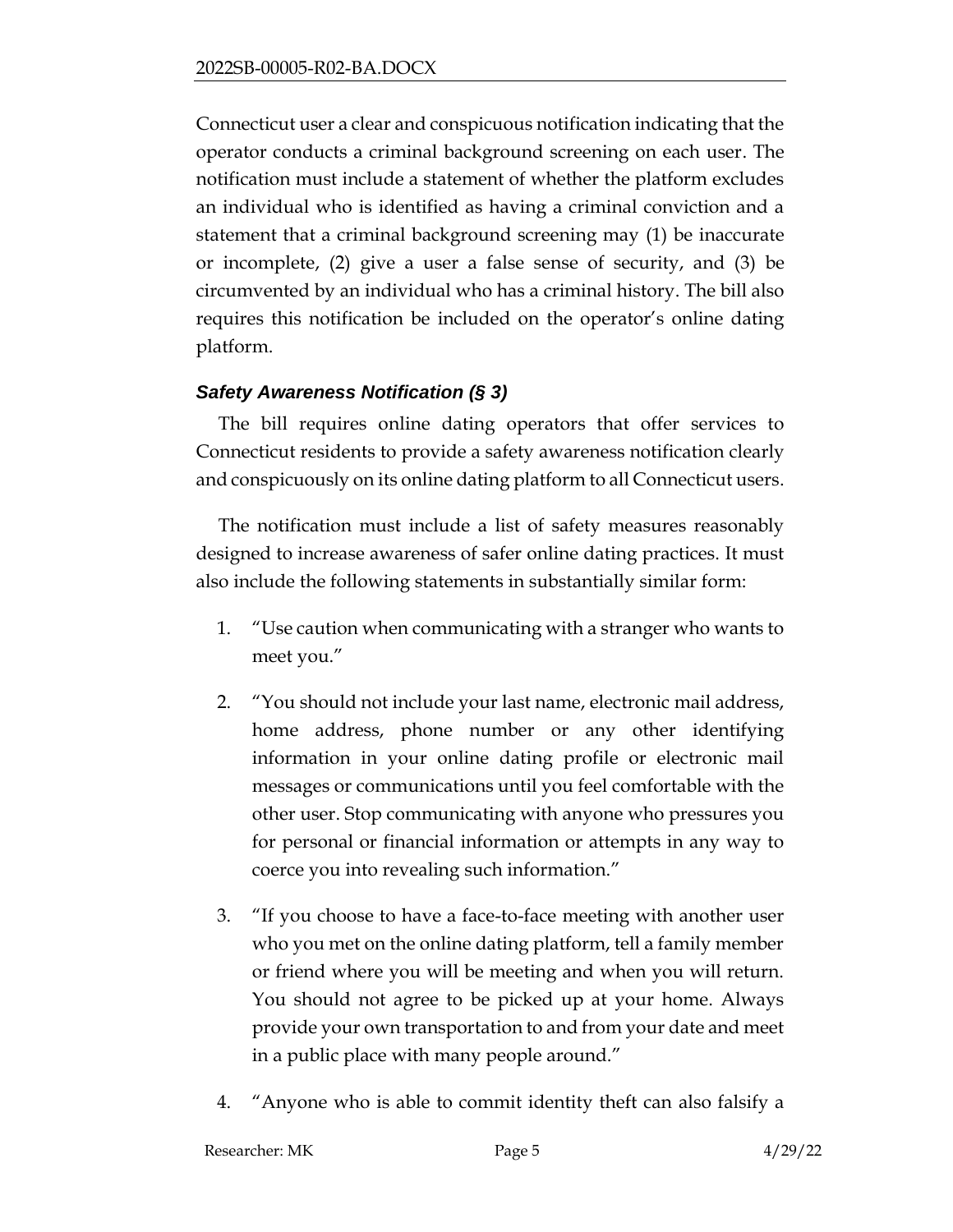dating profile."

# *Notification Timing and Communication Mode (§ 4)*

The bill requires an online dating operator to communicate the required notifications when a Connecticut user registers with it by email, text message, push notification, inbox message, or in-product message.

The bill specifies that the communication must not address matters other than the criminal background screening notification and the safety awareness notification. Additionally, if the means of communication is character limited, the bill allows the online dating operator to include the full content of the information by linking to a separate website. However, the website may only address the required notifications.

# *Investigations and Penalties for Violations (§ 5)*

The bill authorizes the Department of Consumer Protection (DCP) to penalize violators by (1) issuing fines up to \$25,000 per violation, (2) accepting an offer in compromise, or (3) taking other actions allowed under law or regulations. DCP may take these actions if an online dating operator fails to comply with the bill's provisions.

The bill also allows the commissioner or her designee to (1) conduct investigations and hold hearings on any issue related to the online operator provisions and (2) issue subpoenas, administer oaths, compel testimony, and order the production of books, records, and documents.

Under the bill, if anyone refuses to appear, testify, or produce any book, record, or document when ordered to, then the commissioner or her designee may apply to Superior Court for an appropriate enforcement order.

Additionally, the bill authorizes the attorney general, at the request of the commissioner or his designee, to apply to Superior Court in the name of the state for an order to restrain and enjoin anyone from violating the bill's provisions on online operators.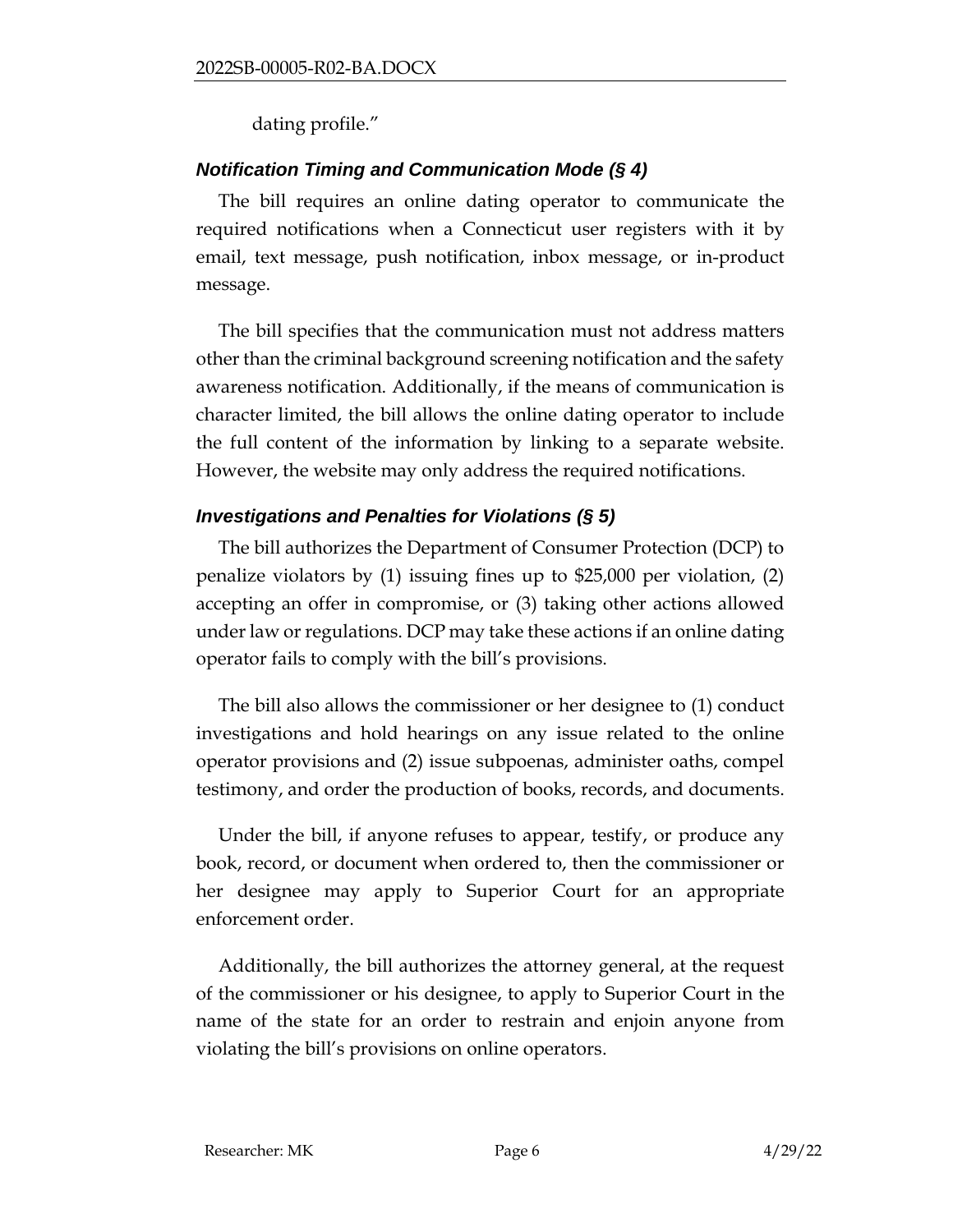# <span id="page-6-0"></span>**§ 6 — ONLINE ABUSE PREVENTION GRANT PROGRAM**

*Creates a grant program, administered by DESPP, to prevent online abuse and provide educational and training opportunities to inform people about identifying, reporting, responding to, and avoiding online abuse*

### *Administration and Purpose*

The bill establishes a grant program to be administered by DESPP, in consultation with the State-Wide Hate Crimes Advisory Council, to provide educational and training opportunities to (1) prevent online abuse and (2) inform people about identifying, reporting, responding to, and avoiding online abuse. Under the bill, "online abuse" means the following acts, when conducted using any interactive computer service:

- 1. speech or conduct motivated by hatred, prejudice, or bigotry towards a person or group based on the person's actual or perceived religion, national origin, alienage, color, race, sex, gender identity or expression, sexual orientation, or disability;
- 2. harassment, stalking, swatting, or doxing (i.e., publicly revealing previously private personal information about someone, usually via the internet); or
- 3. an assault.

## *Requests for Proposals From Eligible Entities*

Each fiscal year, within three months after receiving funds from the state, DESPP must issue a request for proposals (RFP) from eligible entities. Under the bill, an "eligible entity" must be located in Connecticut and may be any of the following or any entity operating under them:

- 1. local or regional school districts,
- 2. historical societies,
- 3. tax-exempt entities registered with the Office of the Secretary of the State,
- 4. government agencies,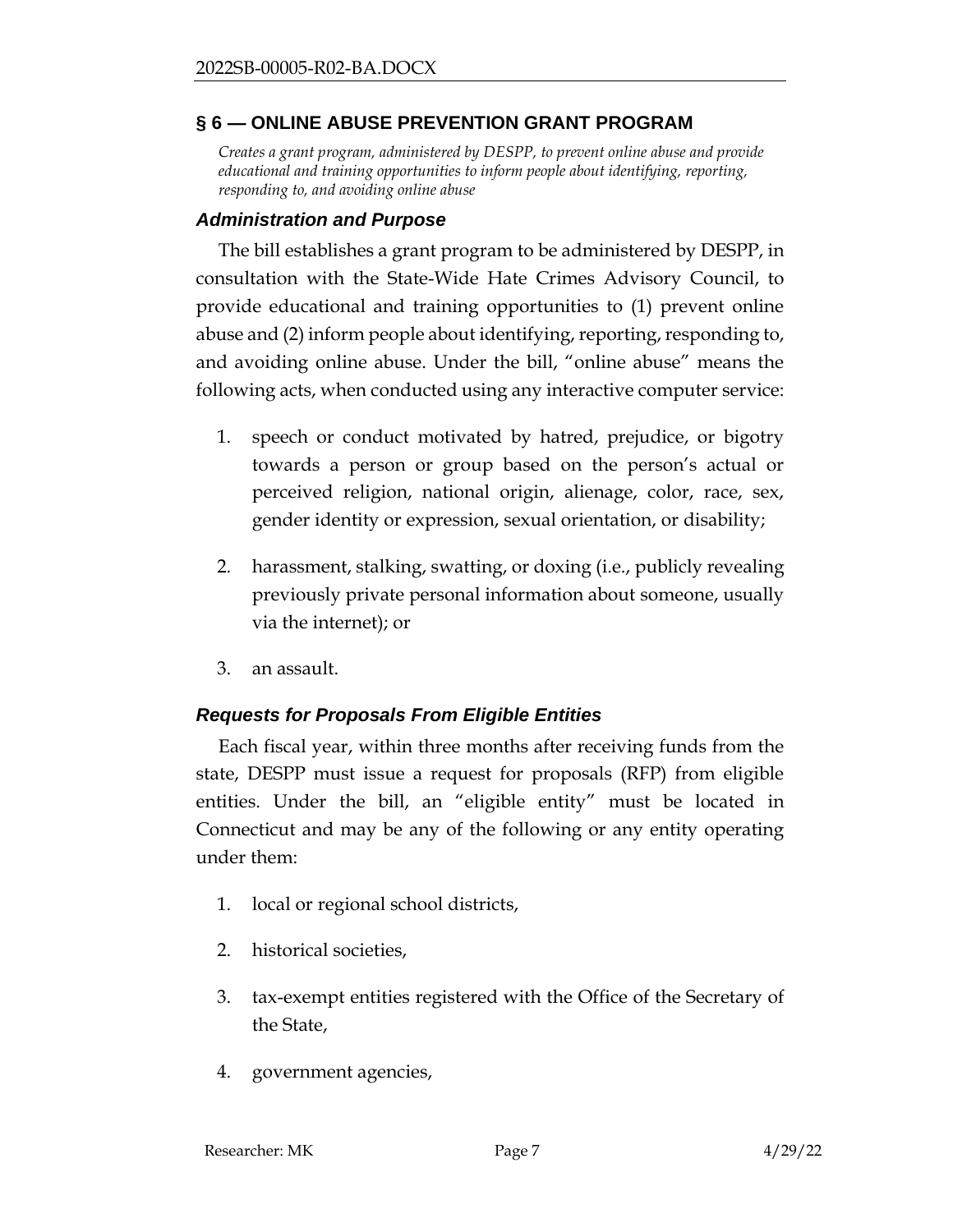- 5. constituent units of the state higher education system, or
- 6. public libraries.

Each RFP response must specify:

- 1. the types of online abuse that the eligible entity proposes to address, which must conform to the program's purpose;
- 2. the methods used to achieve the program's goals;
- 3. the entity's other specific goals;
- 4. the target audience of the training and information that the entity would provide;
- 5. whether the entity is replicating a program found to have a high likelihood of success as determined by a cost-benefit analysis in a peer reviewed academic journal; and
- 6. the amount of matching funds the entity will contribute, if any.

#### *Grant Awards*

The bill authorizes DESPP to award grants for any programming or service that prevents online abuse or furthers the other program goals, including training teachers or school professionals, archiving, public murals, curriculum development, and marketing.

It allows eligible entities to use awarded funds collectively, including regionally, through coordinated efforts and conferences that achieve the program's goals.

The bill limits the total grant amount that DESPP may award an eligible entity to a maximum of \$30,000 during any fiscal year.

## <span id="page-7-0"></span>**§ 7 — APPLICATION OF ANTIDISCRIMINATION LAWS TO EMPLOYERS WITH ONE OR TWO EMPLOYEES**

*Subjects employers with one or two employees to the antidiscrimination laws, including those that prohibit discriminatory employment practices or workplace sexual harassment*

Under the current human rights and opportunities laws, "employer"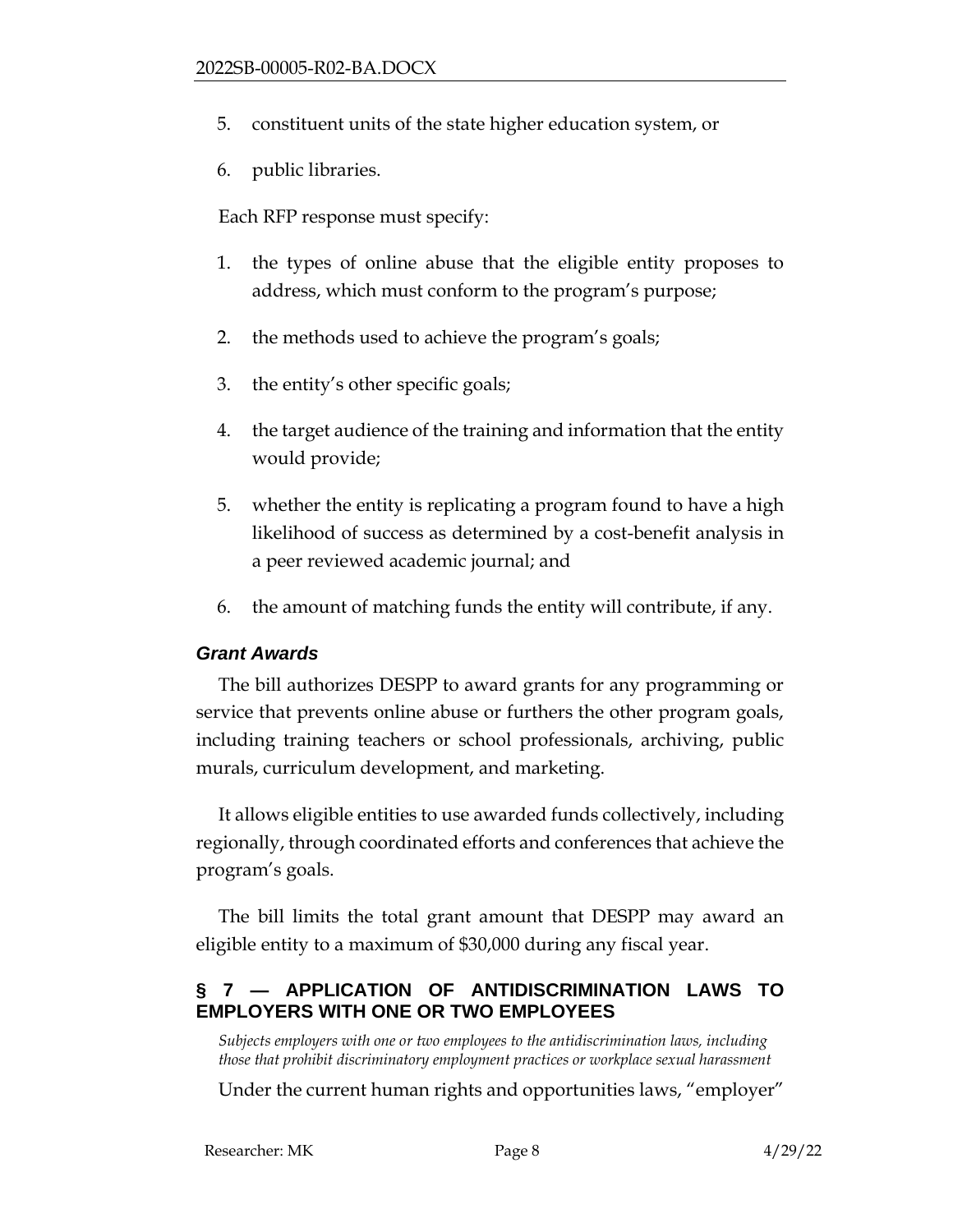means the state and all its political subdivisions and any person or employer with at least three employees. The bill lowers the number of employees an employer must have to be subject to these laws to one or more instead of three or more.

In doing so, it subjects employers with one or two employees to the antidiscrimination laws under the CHRO statutes, including those that prohibit (1) discriminatory employment practices (such as those described under § 10 below) and (2) workplace sexual harassment. These laws also impose certain duties on the employer, such as the duty to provide reasonable accommodation to an employee who is pregnant, unless doing so would be an undue hardship.

Under the bill, employers with one or two employees are no longer exempt from liability for employment discrimination based on any of the protected classes. The bill gives these employees the right to file a complaint with CHRO claiming to be aggrieved by an employer's alleged discriminatory practice, as employees of employers with three or more employees may do under existing law.

Existing law requires employers with three or more employees to post certain notices and provide training and education on the illegality of workplace sexual harassment. The bill generally subjects employers with one or two employees to these requirements, but existing law already requires them to provide training and education to their supervisory employees. By law, an employer who fails to post the required notices, or provide the required training and education, must be fined up to \$750.

As under existing law for other size employers, under the bill, if an employee of an employer with one or two employees refuses or threatens to refuse to comply with the employment discrimination prohibitions, the employer may file a written complaint under oath asking CHRO for assistance by conciliation or other remedial action.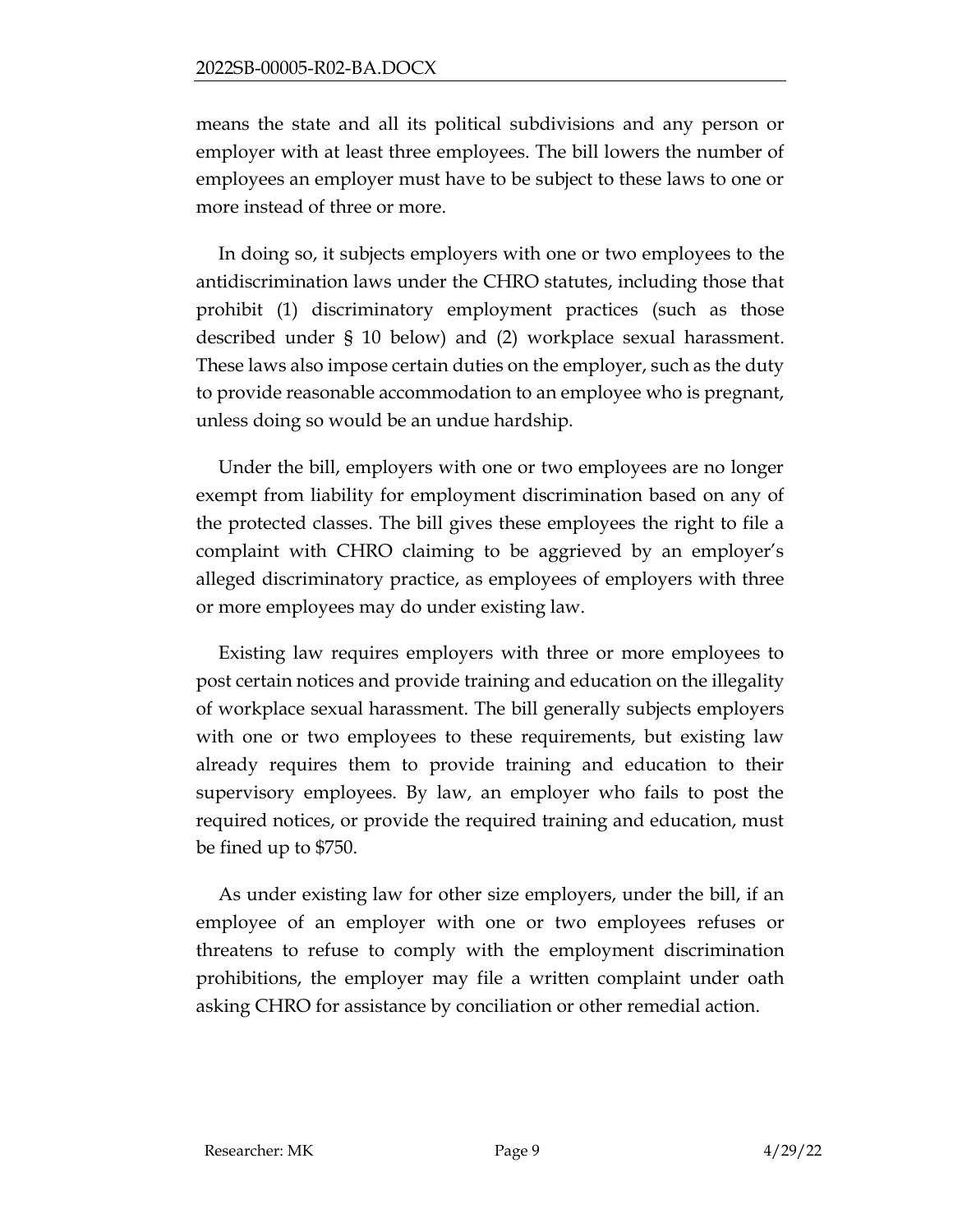### <span id="page-9-0"></span>**§§ 7 & 10-21 — DOMESTIC VIOLENCE VICTIMS AS A PROTECTED CLASS UNDER ANTI-DISCRIMINATION LAWS**

*Prohibits discrimination on the basis of someone's status as a domestic violence victim in employment, public accommodations, housing, the granting of credit, and other laws over which the CHRO has jurisdiction; authorizes such a victim aggrieved by an alleged discriminatory practice to file discrimination complaints with CHRO* 

The bill prohibits various forms of discrimination based on someone's status as a domestic violence victim, such as in employment, public accommodations, housing sales or rentals, granting credit, and several other areas. In several cases, it classifies discrimination on this basis as a "discriminatory practice" under the CHRO laws. By doing so, the act allows individuals aggrieved by these violations or CHRO itself to file a complaint with CHRO alleging discrimination.

## *Domestic Violence Defined (§ 7)*

For purposes of the CHRO laws the bill applies a general definition for the term "domestic violence."

Under the bill, "domestic violence" generally means the following:

- 1. a continuous threat of present physical pain or physical injury against a family or household member;
- 2. stalking, including 2nd degree stalking, of a family or household member;
- 3. a pattern of threatening, including 2nd degree threatening, of a family or household member or a third party that intimidates the family or household member; or
- 4. coercive control of a family or household member, which is a pattern of behavior that in purpose or effect unreasonably interferes with a person's free will and personal liberty (CGS §  $46b-1(b)$ ).

# *General Anti-Discriminatory Provision and Deprivation of Rights (§ 11)*

Under existing law, it is a discriminatory practice to deprive someone of any rights, privileges, or immunities secured or protected by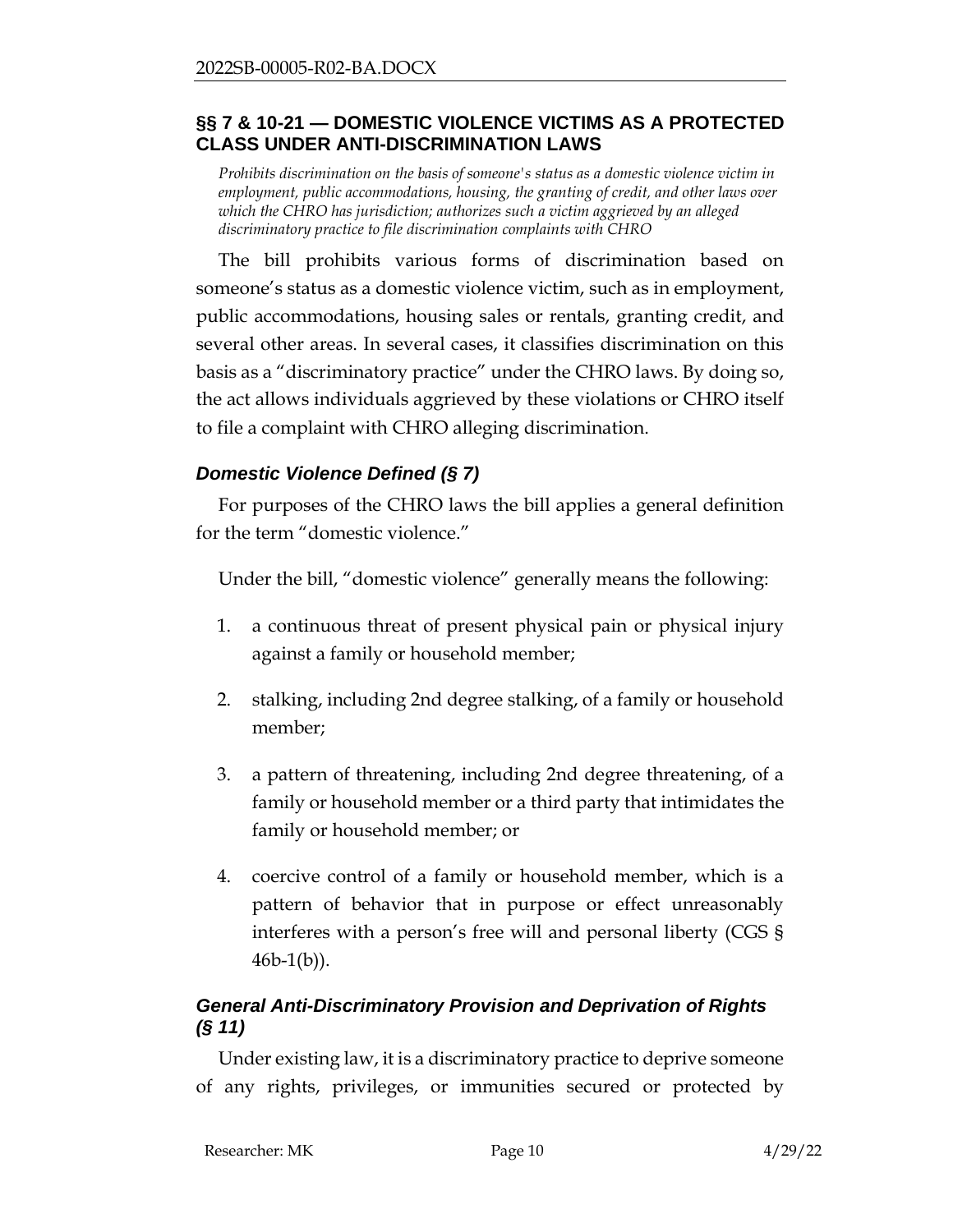Connecticut or federal laws or constitutions, or cause such a deprivation, because of religion, national origin, alienage, color, race, sex, gender identity or expression, sexual orientation, blindness, mental or physical disability, or status as a veteran. The bill adds status as a domestic violence victim to this list.

Under existing law, it is a crime to place a noose or simulation of one on public property, or on private property without the written consent of the owner, and with the intent to harass someone because of any protected class listed above. The bill adds "domestic violence victim" to the list of protected classes.

By law, violation of these provisions is generally a class A misdemeanor; but, if the violation results in property damage above \$1,000, then it is a class D felony. In either case, there is a minimum \$1,000 fine unless the court states on the record its reasons for reducing it. A class A misdemeanor is punishable by up to 364 days in prison; a class D felony is punishable by up to five years in prison.

## *Employment Discrimination (§ 10)*

The bill prohibits an employer or employer's agent, unless there is a bona fide occupational qualification or need, from (1) refusing to hire or employ someone; (2) barring or discharging someone from employment; or (3) discriminating against someone in pay or in employment terms, conditions, or privileges because the person is a domestic violence victim. This prohibition applies to all employers, public or private, and all employees except those employed by their parents, spouse, or children.

The bill also prohibits the following kinds of employment discrimination based on domestic violence victim status:

- 1. employers refusing to provide a reasonable accommodation to an employee whom the employer knows is a victim of domestic violence unless the absence would cause an undue hardship (see below);
- 2. employment agencies failing or refusing to classify properly or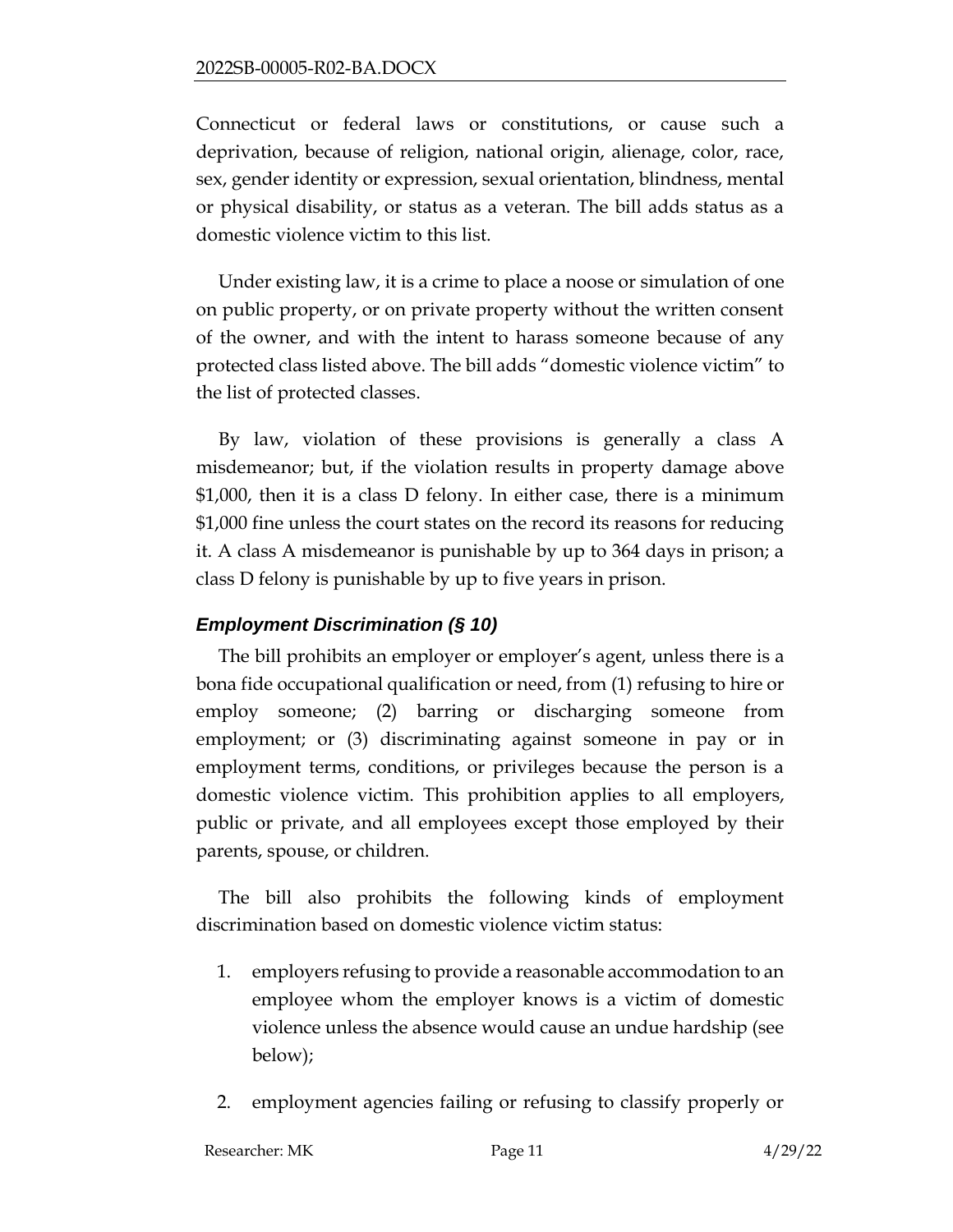refer for employment or otherwise discriminating against someone except in the case of a bona fide occupational qualification or need;

- 3. labor organizations excluding someone from full membership rights, expelling a member, or discriminating in any way against a member, employer, or employee unless the action is due to a bona fide occupational qualification;
- 4. employers, employment agencies, labor organizations, or anyone else taking adverse action against someone because he or she opposed a discriminatory employment practice, brought a complaint, or testified or assisted someone else in a complaint proceeding;
- 5. any person aiding, abetting, inciting, compelling, or coercing someone to commit a discriminatory employment practice or attempting to do so; and
- 6. employers, employment agencies, labor organizations, or anyone else advertising employment opportunities in a way that restricts employment and therefore discriminates except when involving a bona fide occupational qualification or need.

*Reasonable Leave of Absence.* Under the bill, it is a discriminatory practice for an employer or the employer's agent to deny an employee a reasonable leave of absence for the employee to do the following:

- 1. seek attention for injuries caused by domestic violence, including for a child who is a domestic violence victim, so long the employee is not the perpetrator against the child;
- 2. obtain services, including safety planning, from a domestic violence agency or rape crisis center;
- 3. obtain psychological counseling, including for a child, so long as the employee is not the perpetrator against the child;
- 4. take other actions to increase safety from future incidents,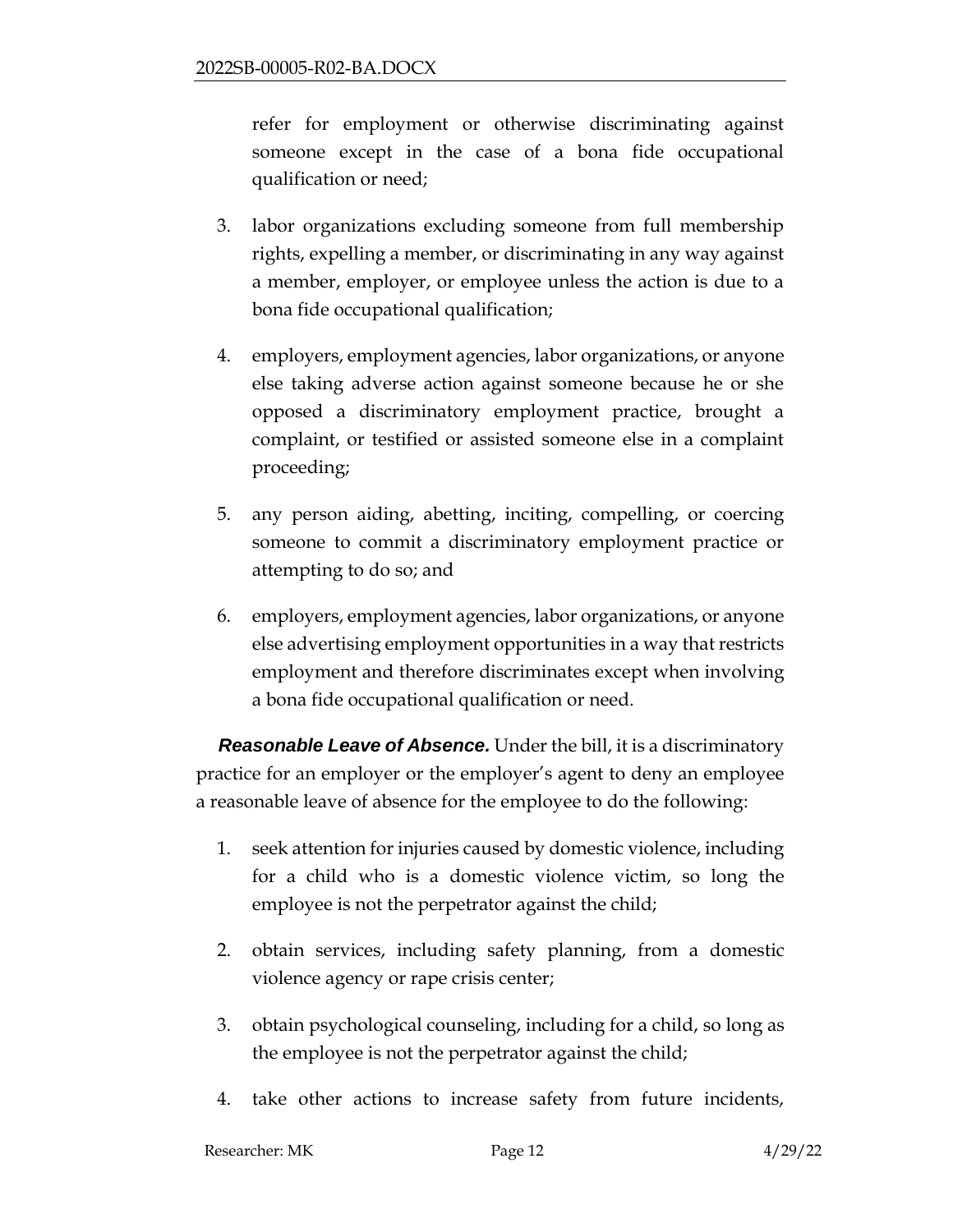including temporary or permanent relocation; or

5. obtain legal services, assist in the offense's prosecution, or otherwise participate in related legal proceedings.

The bill requires an employee who is absent from work under these circumstances to provide a certification to the employer, upon request, within a reasonable time after the absence. The certification must be one of the following:

- 1. a police report indicating that the employee or the employee's child was a domestic violence victim,
- 2. a court order protecting or separating the employee or employee's child from the perpetrator,
- 3. other evidence from the court or prosecutor that the employee appeared in court, or
- 4. documentation from a medical professional or a domestic violence counselor, or other health care provider, that the employee or employee's child was receiving services, counseling, or treatment for physical or mental injuries or abuse resulting in victimization from domestic violence.

Under the bill, if an employee has a physical or mental disability resulting from a domestic violence incident, then the employee must be treated the same as employees with other disabilities.

The bill also requires employers, to the extent allowed by law, to maintain the confidentiality of any information about an employee's status as a domestic violence victim.

## *Public Accommodations (§ 13)*

The bill prohibits anyone from denying someone, based on his or her status as a domestic violence victim, full and equal accommodations in any public establishment (i.e., one that caters to or offers its services, facilities, or goods to the general public), including any commercial property or building lot on which a commercial building will be built or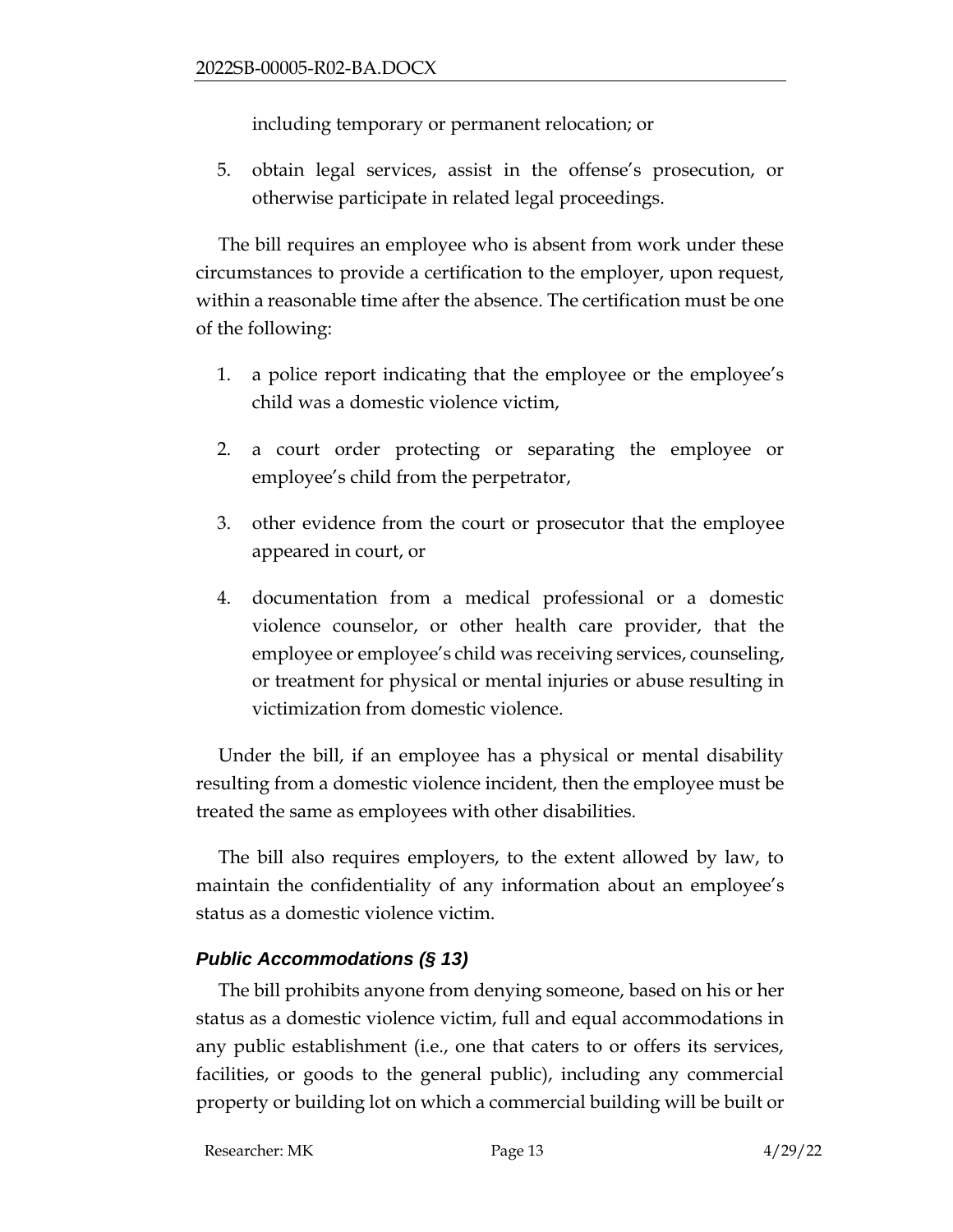offered for sale or rent, subject to lawful conditions and limitations that apply alike to everyone. It further prohibits discriminating, segregating, or separating people based on their domestic violence victim status. Violations are punishable as a class D misdemeanor, subject to a fine of up to \$250, up to 30 days' imprisonment, or both.

# *Housing (§ 14)*

The bill prohibits anyone from refusing to sell or rent after a person makes a bona fide offer; refusing to negotiate for the sale or rental of a dwelling; or otherwise denying or making a dwelling unavailable to someone based on their status as a domestic violence victim.

A violation is a class D misdemeanor, punishable by up to 30 days in prison, a fine of up to \$250, or both.

This prohibition does not apply to either of the following if the owner maintains his or her residence there: (1) renting a room or rooms in a single-family home or (2) a unit in a two-family home.

# *Credit (§ 15)*

The bill prohibits a creditor from discriminating against an adult in a credit transaction based on the person's status as a domestic violence victim.

# *Other Areas Subject to CHRO's Jurisdiction (§§ 12 & 16-21)*

The bill authorizes CHRO to investigate claims of discrimination based on a person's status as a domestic violence victim under other laws over which CHRO has jurisdiction. Specifically, the bill does the following:

- 1. subjects any professional or trade association, board, or other similar organization whose profession, trade, or occupation requires a state license, to a fine of \$100 to \$500 for denying someone membership because of his or her status as a domestic violence victim (§ 12);
- 2. requires state officials and supervisory personnel to recruit, appoint, assign, train, evaluate, and promote state personnel on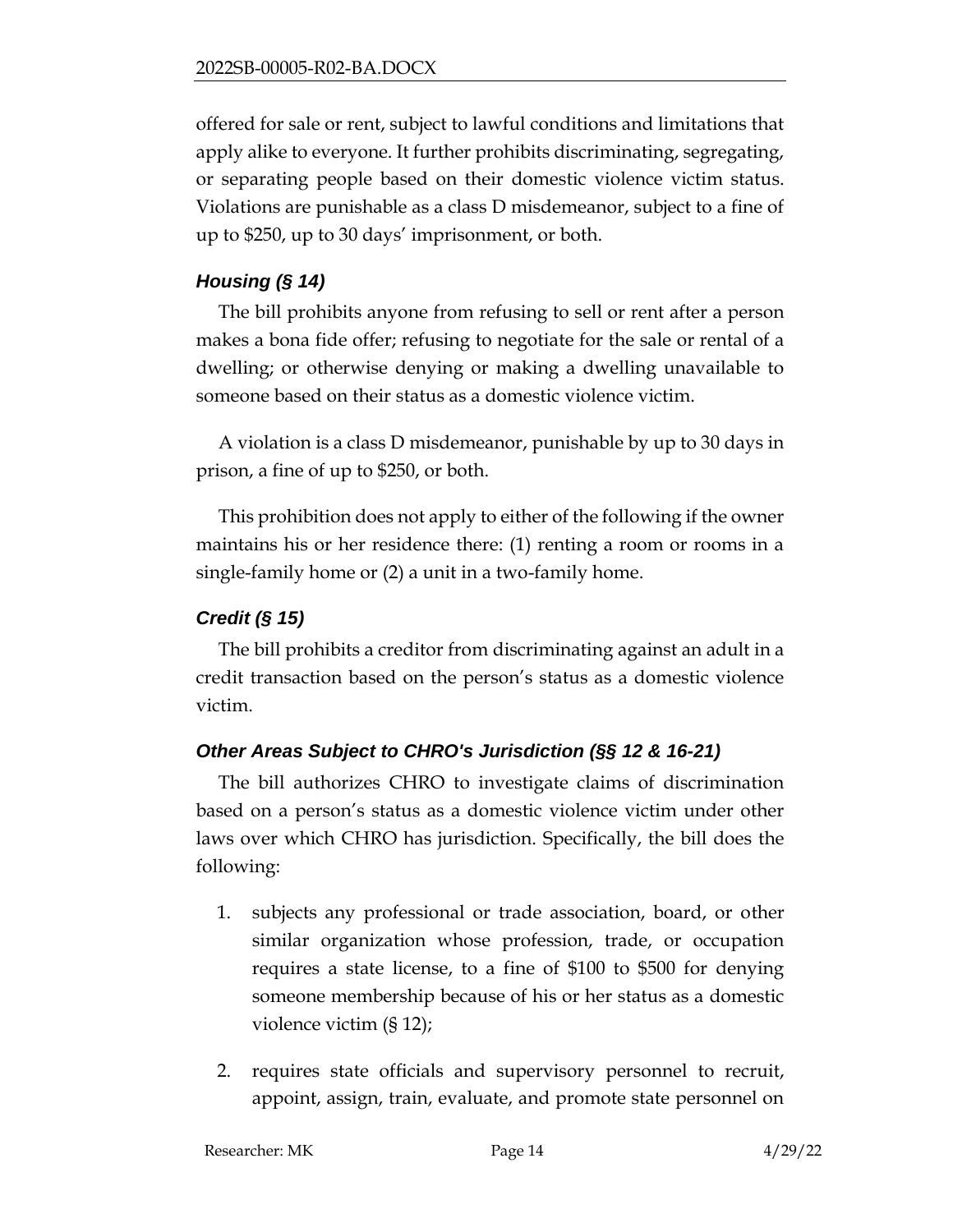the basis of merit and qualifications, without regard for their status as a domestic violence victim (§ 16);

- 3. requires state agency services to be performed without discrimination based on a person's status as a domestic violence victim  $(\S 17)$ ;
- 4. requires any state agency that provides employment referrals or placement services to public or private employers to reject any job request that indicates an intention to exclude anyone based on his or her status as a domestic violence victim (§ 18);
- 5. prohibits state departments, boards, or agencies from granting, denying, or revoking a person's license or charter on the grounds that he or she is a domestic violence victim (§ 19);
- 6. requires all educational, counseling, and vocational guidance programs and all apprenticeship and on-the-job training programs of state agencies, or in which they participate, to be open to all qualified people, without regard for domestic violence victim status (§ 20); and
- 7. prohibits a person's status as a domestic violence victim from being a limiting factor in state-administered programs involving the distribution of funds to qualified applicants for benefits authorized by law; and prohibits the state from giving financial assistance to public agencies, private institutions, or other organizations that discriminate on this basis (§ 21).

## <span id="page-14-0"></span>**§§ 8 & 9 — DOMESTIC VIOLENCE TRAINING AND INFORMATION FOR EMPLOYEES**

*Requires state agencies, within available appropriations, to provide a one-hour minimum training and education on domestic violence and victim resources; requires employers with three or more employees to post similar information in an accessible location* 

## *State Agencies (§§ 8 & 9)*

The bill authorizes CHRO to require that all state agencies provide at least one hour of training and education on domestic violence and the resources available to victims. The training must be given to employees hired (1) before January 1, 2023, by July 1, 2023, and (2) on or after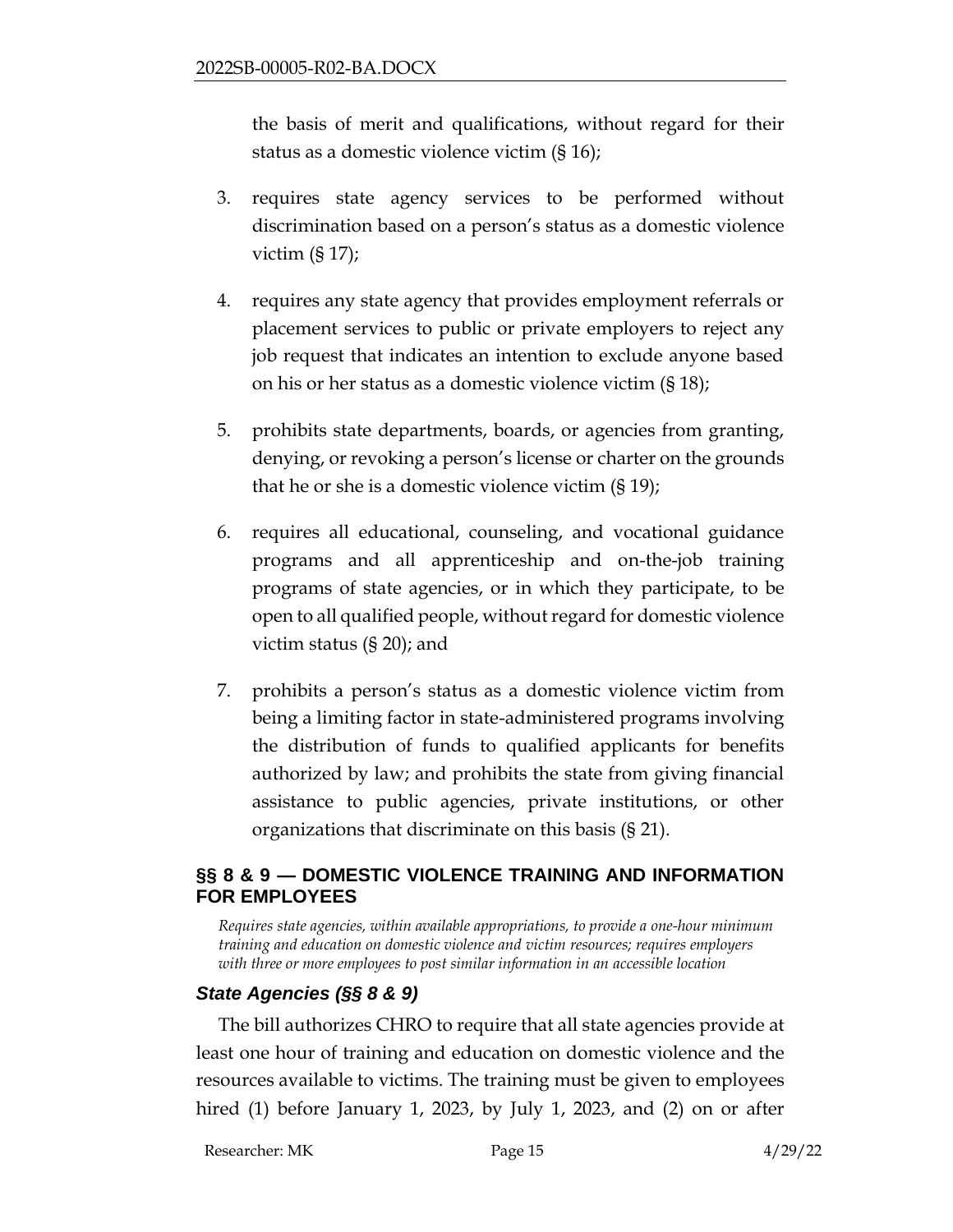January 1, 2023, within six months after their date of hire.

Under the bill, this training and education for state employees must be provided within available appropriations using CHRO's training and education materials (see below). It must include information on (1) domestic violence, abuser, and victim behaviors; (2) how domestic violence may impact the workplace; and (3) the resources available to victims.

The bill requires CHRO, in conjunction with domestic violence victim advocacy organizations, to develop the following:

- 1. a link with information on domestic violence and available resources for victims and include it on the commission's website and
- 2. an online training and education video or other interactive method of training and education that meets the requirements above and make them available to each state agency at no cost.

## *Employers With Three or More Employees (§ 8)*

The bill also allows CHRO to require employers with three or more employees to post, in a prominent and accessible location, information on domestic violence and the resources available to such victims in Connecticut.

#### <span id="page-15-0"></span>**§ 22 — CHRO LEGAL COUNSEL**

*Eliminates requirements that a CHRO legal counsel serve as a supervising attorney and that the CHRO executive director assign commission legal counsel through the supervising attorney*

Under current law, (1) one CHRO legal counsel must serve as a supervising attorney and (2) when CHRO's executive director assigns commission legal counsel in certain actions, she must do so through the supervising attorney. This applies when she assigns commission legal counsel to do the following:

1. represent the commission in any proceeding where a state agency or officer is an adversary party and other matters that the commission and the attorney general jointly prescribe;